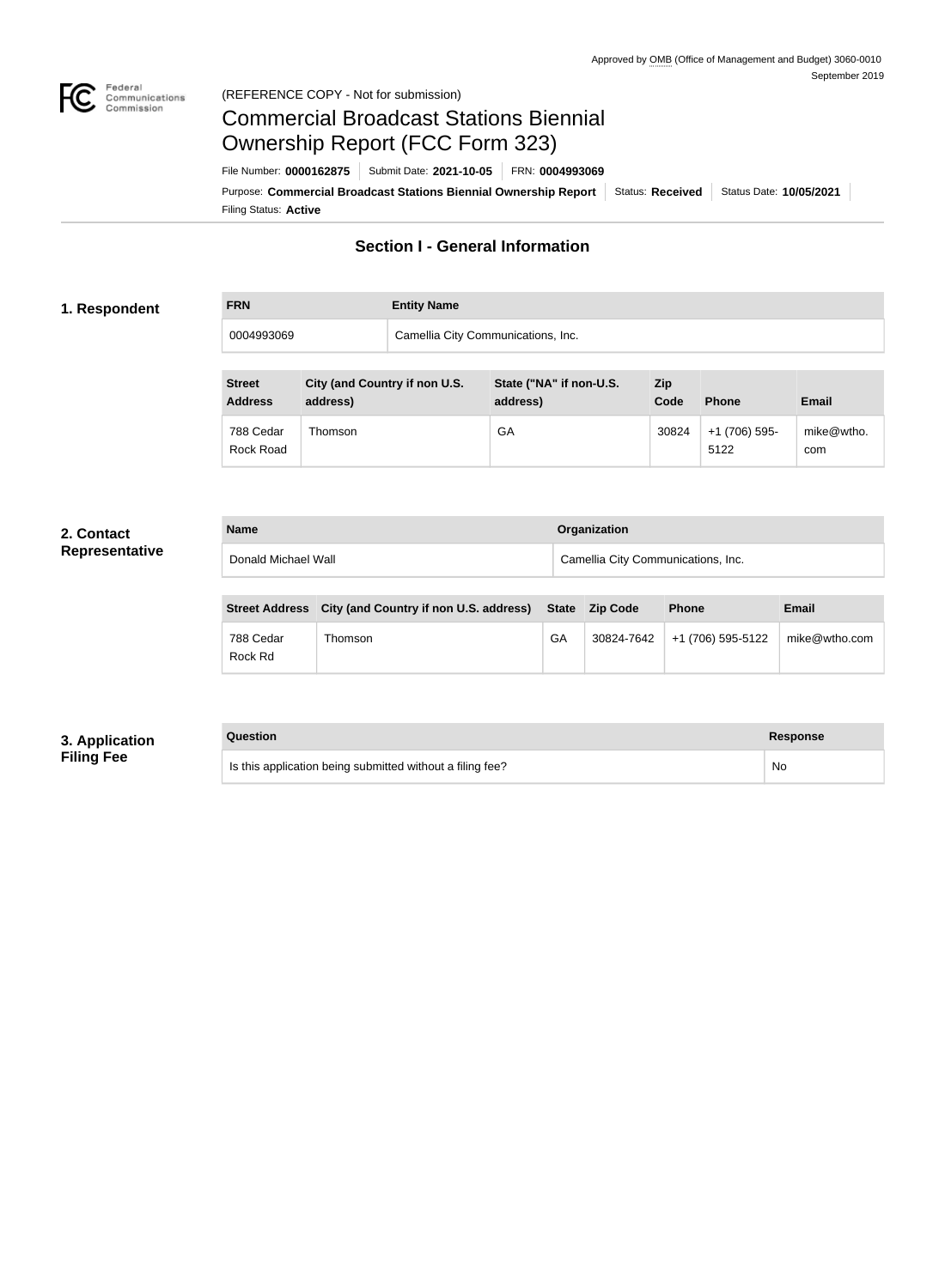| <b>Fees</b> | <b>Application Type</b> | <b>Form Number</b> | <b>Fee Code</b> | Quantity | <b>Fee Amount</b> | <b>Subtotal</b> |
|-------------|-------------------------|--------------------|-----------------|----------|-------------------|-----------------|
|             | Biennial                | Form 323           | <b>MAR</b>      | <u>_</u> | 85                | \$170.00        |
|             |                         |                    |                 |          | Total             | \$170.00        |

# **4. Nature of Respondent**

| (a) Provide the following information about the Respondent: |                        |  |
|-------------------------------------------------------------|------------------------|--|
| <b>Relationship to stations/permits</b>                     | Licensee               |  |
| <b>Nature of Respondent</b>                                 | For-profit corporation |  |

**(b) Provide the following information about this report:**

| <b>Purpose</b> | Biennial                                                                                                                                                                               |
|----------------|----------------------------------------------------------------------------------------------------------------------------------------------------------------------------------------|
| "As of" date   | 10/01/2021                                                                                                                                                                             |
|                | When filing a biennial ownership report or validating<br>and resubmitting a prior biennial ownership report, this<br>date must be Oct. 1 of the year in which this report is<br>filed. |

### **5. Licensee(s) and Station(s)**

### **Respondent is filing this report to cover the following Licensee(s) and station(s):**

| Licensee/Permittee Name            | <b>FRN</b> |
|------------------------------------|------------|
| Camellia City Communications, Inc. | 0004993069 |

| Fac. ID No. | <b>Call Sign</b> | <b>City</b>    | <b>State</b> | <b>Service</b> |
|-------------|------------------|----------------|--------------|----------------|
| 8475        | WTHO-FM          | <b>THOMSON</b> | GA           | FM             |
| 8476        | <b>WTWA</b>      | <b>THOMSON</b> | GA           | AM             |
| 151804      | <b>W285EP</b>    | <b>THOMSON</b> | GA           | <b>FX</b>      |

# **Section II – Biennial Ownership Information**

**1. 47 C.F.R. Section 73.3613 and Other Documents**

Licensee Respondents that hold authorizations for one or more full power television, AM, and/or FM stations should list all contracts and other instruments set forth in 47 C.F.R. Section 73.3613(a) through (c) for the facility or facilities listed on this report. In addition, attributable Local Marketing Agreements (LMAs) and attributable Joint Sales Agreements (JSAs) must be disclosed by the licensee of the brokering station on its ownership report. If the agreement is an attributable LMA, an attributable JSA, or a network affiliation agreement, check the appropriate box. Otherwise, select "Other." Non-Licensee Respondents, as well as Licensee Respondents that only hold authorizations for Class A television and/or low power television stations, should select "Not Applicable" in response to this question.

| Document Information                  |                                        |  |
|---------------------------------------|----------------------------------------|--|
| Description of contract or instrument | Articles of Incorporation              |  |
| Parties to contract or instrument     | D. Michael Wall CEO Mariah L. Wall SEC |  |
| Date of execution                     | 12/1992                                |  |
| Date of expiration                    | No expiration date                     |  |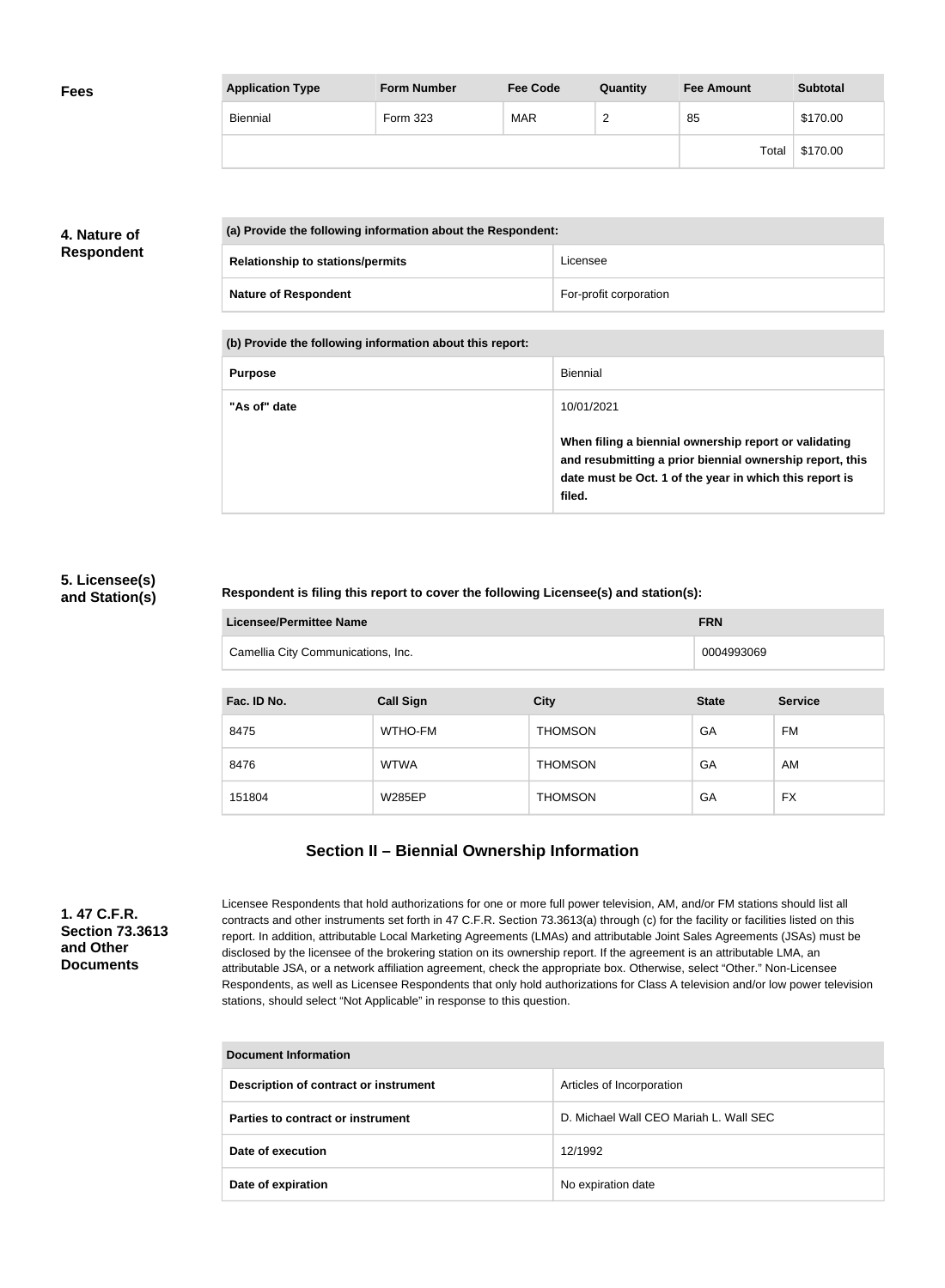#### **Agreement type** (check all that apply)

Other **Agreement Type:** Georgia Articles of Incorporation Document

### **Document Information**

| Description of contract or instrument           | <b>Bylaws</b>                                              |
|-------------------------------------------------|------------------------------------------------------------|
| Parties to contract or instrument               | D. Michael Wall CEO Mariah L. Wall SEC                     |
| Date of execution                               | 12/1992                                                    |
| Date of expiration                              | No expiration date                                         |
| <b>Agreement type</b><br>(check all that apply) | Other<br><b>Agreement Type: Georgia Corporation Bylaws</b> |

### **2. Ownership Interests**

**(a)** Ownership Interests. This Question requires Respondents to enter detailed information about ownership interests by generating a series of subforms. Answer each question on each subform. The first subform listing should be for the Respondent itself. If the Respondent is not a natural person, also list each of the officers, directors, stockholders, non-insulated partners, non-insulated members, and any other persons or entities with a direct attributable interest in the Respondent pursuant to the standards set forth in 47 C.F.R. Section 73.3555. (A "direct" interest is one that is not held through any intervening companies or entities.) List each interest holder with a direct attributable interest in the Respondent separately.

Leave the percentage of total assets (Equity Debt Plus) field blank for an interest holder unless that interest holder has an attributable interest in the Respondent solely on the basis of the Commission's Equity Debt Plus attribution standard, 47 C.F.R. Section 73.3555, Note 2(i).

In the case of vertical or indirect ownership structures, list only those interests in the Respondent that also represent an attributable interest in the Licensee(s) for which the report is being submitted.

Entities that are part of an organizational structure that includes holding companies or other forms of indirect ownership must file separate ownership reports. In such a structure do not report, or file a separate report for, any interest holder that does not have an attributable interest in the Licensee(s) for which the report is being submitted.

Please see the Instructions for further detail concerning interests that must be reported in response to this question.

The Respondent must provide an FCC Registration Number for each interest holder reported in response to this question. Please see the Instructions for detailed information and guidance concerning this requirement.

| <b>Ownership Information</b>                          |                                                         |                      |  |
|-------------------------------------------------------|---------------------------------------------------------|----------------------|--|
| <b>FRN</b>                                            | 0004993069                                              |                      |  |
| <b>Entity Name</b>                                    | Camellia City Communications, Inc.                      |                      |  |
| <b>Address</b>                                        | PO Box                                                  |                      |  |
|                                                       | <b>Street 1</b>                                         | 788 Cedar Rock Road  |  |
|                                                       | <b>Street 2</b>                                         |                      |  |
|                                                       | <b>City</b>                                             | Thomson              |  |
|                                                       | State ("NA" if non-U.S.<br>address)                     | GA                   |  |
|                                                       | <b>Zip/Postal Code</b>                                  | 30824                |  |
|                                                       | Country (if non-U.S.<br>address)                        | <b>United States</b> |  |
| <b>Listing Type</b>                                   | Respondent                                              |                      |  |
| <b>Positional Interests</b><br>(check all that apply) | Respondent                                              |                      |  |
| <b>Tribal Nation or Tribal</b>                        | Interest holder is not a Tribal nation or Tribal entity |                      |  |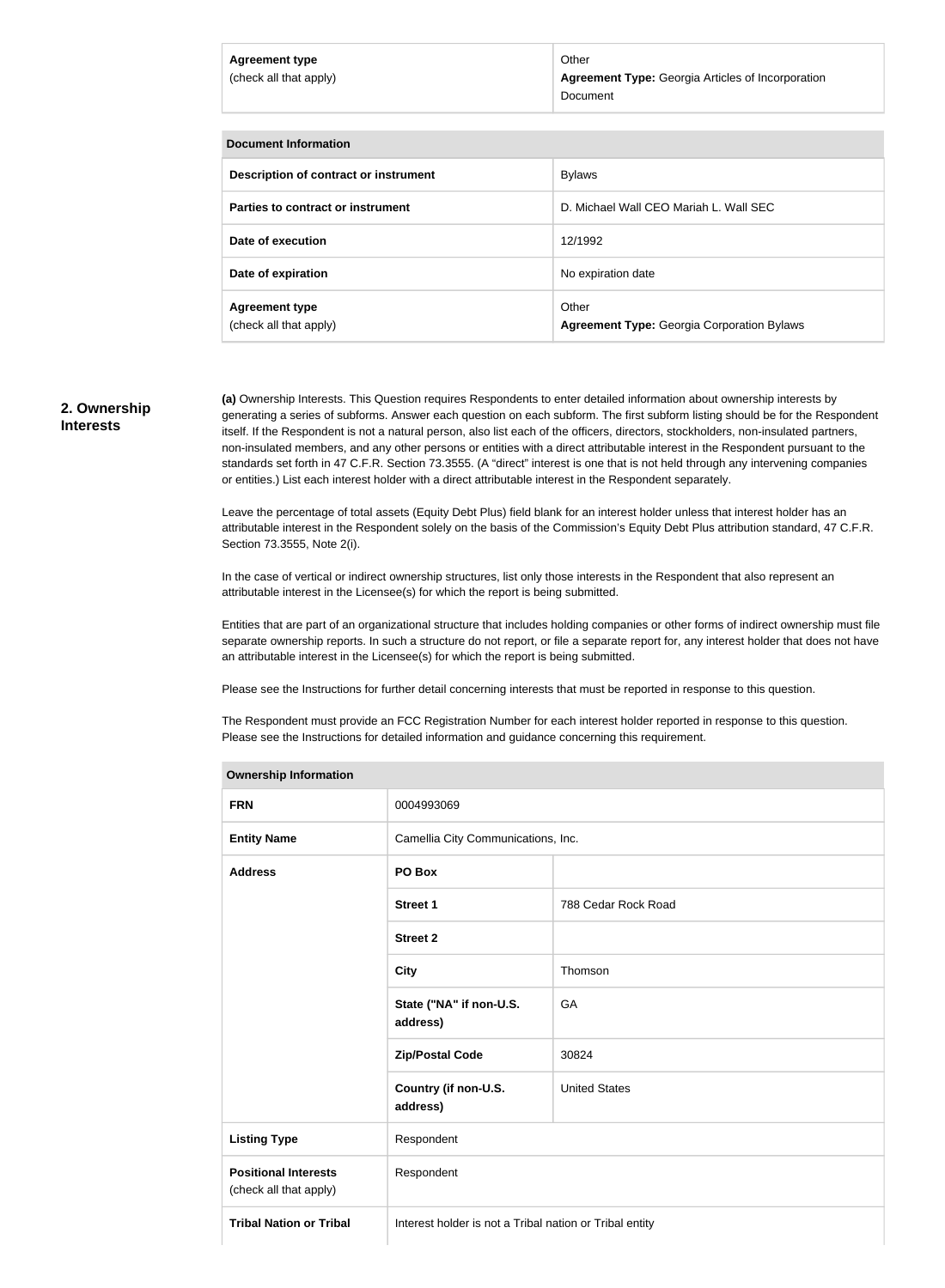| <b>Entity</b>                                                                        |                                           |         |                             |
|--------------------------------------------------------------------------------------|-------------------------------------------|---------|-----------------------------|
| <b>Interest Percentages</b><br>(enter percentage values                              | <b>Voting</b>                             | $0.0\%$ | <b>Jointly Held?</b><br>No. |
| from 0.0 to 100.0)                                                                   | <b>Equity</b>                             | $0.0\%$ |                             |
|                                                                                      | <b>Total assets (Equity Debt</b><br>Plus) | 0.0%    |                             |
| Does interest holder have an attributable interest in one or more broadcast stations |                                           |         | <b>No</b>                   |

**that do not appear on this report?**

# **Ownership Information FRN** 9990117608 **Name** Donald Michael Wall **Address PO Box Street 1** 1010 Tanyard Creek Drive **Street 2 City** Thomson **State ("NA" if non-U.S. address)** GA **Zip/Postal Code** 30824 **Country (if non-U.S. address)** United States **Listing Type Calculate Contracts** Other Interest Holder **Positional Interests** (check all that apply) Officer, Owner, Stockholder **Citizenship, Gender, Ethnicity, and Race Information (Natural Persons Only) Citizenship** US Gender Male **Ethnicity** Not Hispanic or Latino **Race** White **Interest Percentages** (enter percentage values from 0.0 to 100.0) **Voting 100.0% Jointly Held?** No **Equity** 100.0% **Total assets (Equity Debt Plus)** 100.0%

**Does interest holder have an attributable interest in one or more broadcast stations that do not appear on this report?**

No

**Ownership Information**

| <b>FRN</b>     | 9990143924        |                          |
|----------------|-------------------|--------------------------|
| <b>Name</b>    | Mariah Lynne Wall |                          |
| <b>Address</b> | PO Box            |                          |
|                | <b>Street 1</b>   | 1010 Tanyard Creek Drive |
|                | <b>Street 2</b>   |                          |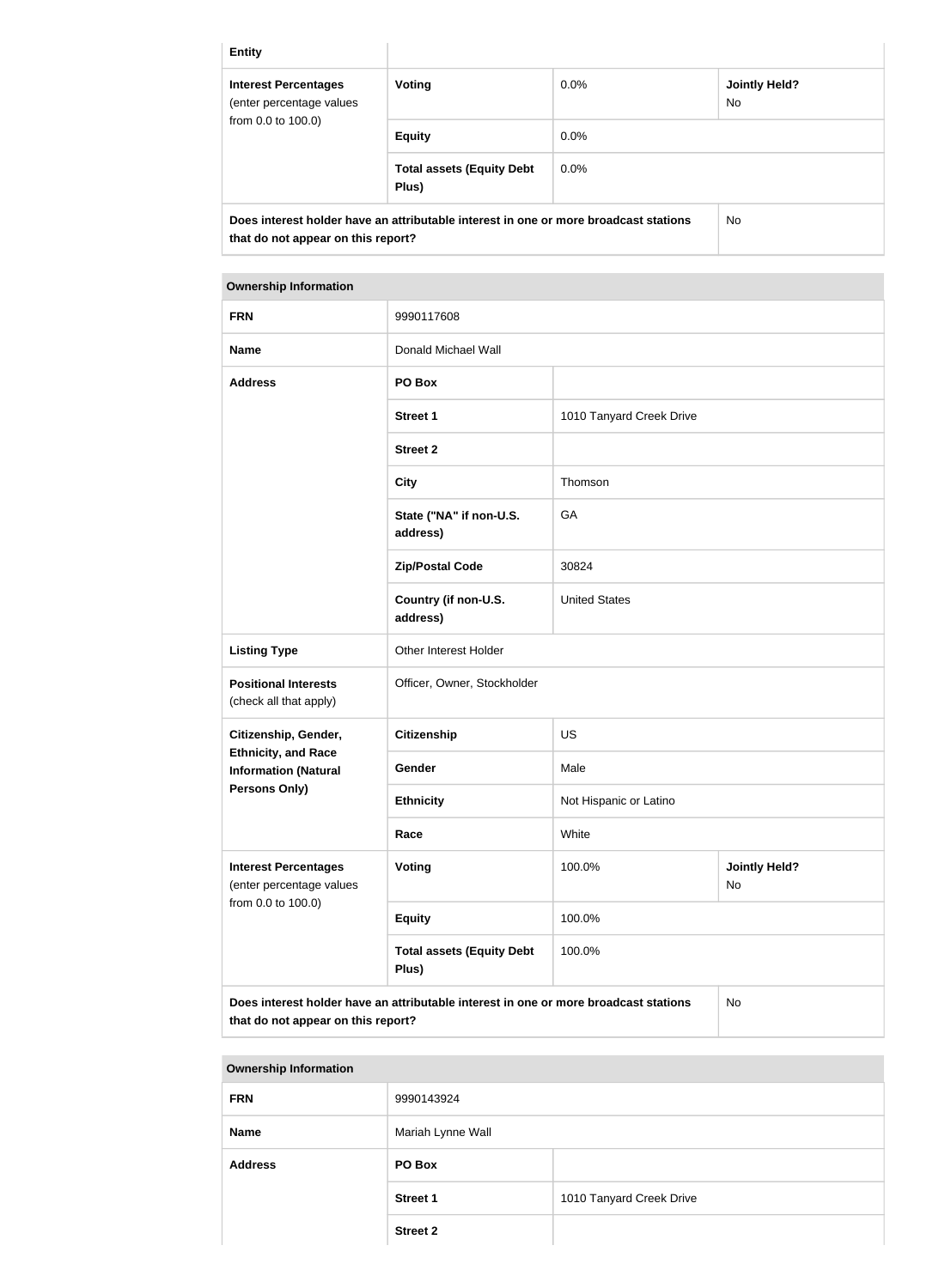|                                                                                                                            | <b>City</b>                               | Thomson                |                            |  |
|----------------------------------------------------------------------------------------------------------------------------|-------------------------------------------|------------------------|----------------------------|--|
|                                                                                                                            | State ("NA" if non-U.S.<br>address)       | GA                     |                            |  |
|                                                                                                                            | <b>Zip/Postal Code</b>                    | 30824                  |                            |  |
|                                                                                                                            | Country (if non-U.S.<br>address)          | <b>United States</b>   |                            |  |
| <b>Listing Type</b>                                                                                                        | Other Interest Holder                     |                        |                            |  |
| <b>Positional Interests</b><br>(check all that apply)                                                                      | Officer, Director                         |                        |                            |  |
| Citizenship, Gender,<br><b>Ethnicity, and Race</b><br><b>Information (Natural</b><br>Persons Only)                         | <b>Citizenship</b>                        | <b>US</b>              |                            |  |
|                                                                                                                            | Gender                                    | Female                 |                            |  |
|                                                                                                                            | <b>Ethnicity</b>                          | Not Hispanic or Latino |                            |  |
|                                                                                                                            | Race                                      | White                  |                            |  |
| <b>Interest Percentages</b><br>(enter percentage values<br>from 0.0 to 100.0)                                              | Voting                                    | 0.0%                   | <b>Jointly Held?</b><br>No |  |
|                                                                                                                            | <b>Equity</b>                             | 0.0%                   |                            |  |
|                                                                                                                            | <b>Total assets (Equity Debt</b><br>Plus) | 0.0%                   |                            |  |
| Does interest holder have an attributable interest in one or more broadcast stations<br>that do not appear on this report? |                                           |                        | No                         |  |
| Yes<br>(b) Respondent certifies that any interests, including equity, financial, or voting                                 |                                           |                        |                            |  |
| interests, not reported in this filing are non-attributable.                                                               |                                           |                        |                            |  |

If "No," submit as an exhibit an explanation.

| (c) Does the Respondent or any reported interest holder<br>hold an attributable interest in any newspaper entities in<br>the same market as any station for which this report is<br>filed, as defined in 47 C.F.R. Section 73.3555? | No. |
|-------------------------------------------------------------------------------------------------------------------------------------------------------------------------------------------------------------------------------------|-----|
| If "Yes," provide information describing the interest(s), using                                                                                                                                                                     |     |
| EITHER the subform OR the spreadsheet option below.                                                                                                                                                                                 |     |
| Respondents with a large number (50 or more) of entries to<br>submit should use the spreadsheet option.                                                                                                                             |     |
| NOTE: Spreadsheets must be submitted in a special XML                                                                                                                                                                               |     |
| Spreadsheet format with the appropriate structure that is                                                                                                                                                                           |     |
| specified in the documentation. For instructions on how to                                                                                                                                                                          |     |
| use the spreadsheet option to complete this question                                                                                                                                                                                |     |
| (including templates to start with), please Click Here.                                                                                                                                                                             |     |
| If using the subform, leave the percentage of total assets                                                                                                                                                                          |     |
| (Equity Debt Plus) field blank for an interest holder unless                                                                                                                                                                        |     |
| that interest holder has an attributable interest in the                                                                                                                                                                            |     |
| newspaper entity solely on the basis of the Commission's                                                                                                                                                                            |     |
| Equity Debt Plus attribution standard, 47 C.F.R. Section                                                                                                                                                                            |     |
| 73.3555, Note 2(i). If using an XML Spreadsheet, enter "NA"                                                                                                                                                                         |     |
| into the percentage of total assets (Equity Debt Plus) field                                                                                                                                                                        |     |
| for an interest holder unless that interest holder has an                                                                                                                                                                           |     |
| attributable interest in the newspaper entity solely on the                                                                                                                                                                         |     |
| basis of the Commission's Equity Debt Plus attribution                                                                                                                                                                              |     |
| standard.                                                                                                                                                                                                                           |     |